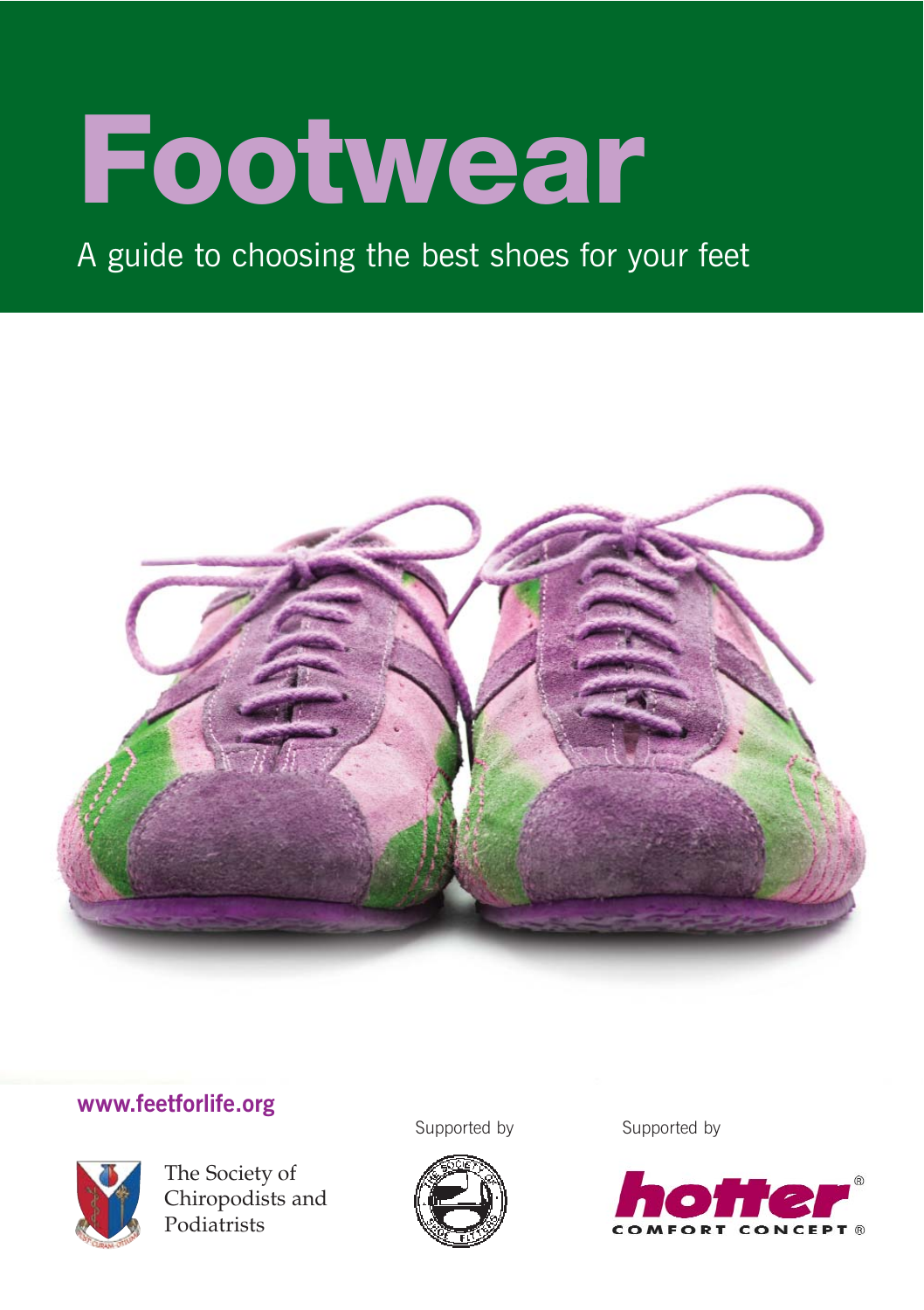## **Introduction**

Feet have a rough time of it; they carry us the equivalent of five times around the earth in an average lifetime, yet we give them less attention than they deserve and we rarely wear the best shoes for our feet. This guide shows you what to look for when buying shoes, the best types of shoes for particular occasions and also a word about keeping your feet healthy throughout your lifetime.

### **Contents**

#### **What to Look for**

| • Choosing the best shoes           | 3              |
|-------------------------------------|----------------|
|                                     | $\overline{4}$ |
|                                     | 5              |
| <b>Shoes, Styles and Situations</b> |                |
|                                     | 6              |
|                                     | $\overline{7}$ |
|                                     | $\overline{7}$ |
|                                     | 8              |
| • Shoes for sporting activities     | 8              |
|                                     | 9              |
|                                     | 9              |
| <b>Guide to Foot Health</b>         |                |

| <b>Further Advice and Contacts  12</b> |  |
|----------------------------------------|--|
|                                        |  |
|                                        |  |



### **Quick Tips to Remember when Shoe Shopping**

- Make sure you can wiggle your toes a little inside your shoes
- Try on both shoes and walk a few steps to see if they pinch or rub
- Choose leather uppers or materials that allow your feet to breathe and mould well to the shape of your foot
- Feet tend to swell a little during the day. so buy shoes in the afternoon when your feet are at their largest
- Visit a member of the Society of Shoe Fitters for a professional fitting service
- Buy the right shoe for the purpose high heels are not for walking distances
- Buying shoes in a "Sale" may save money, but could cost your feet dearly. Ensure they fit correctly.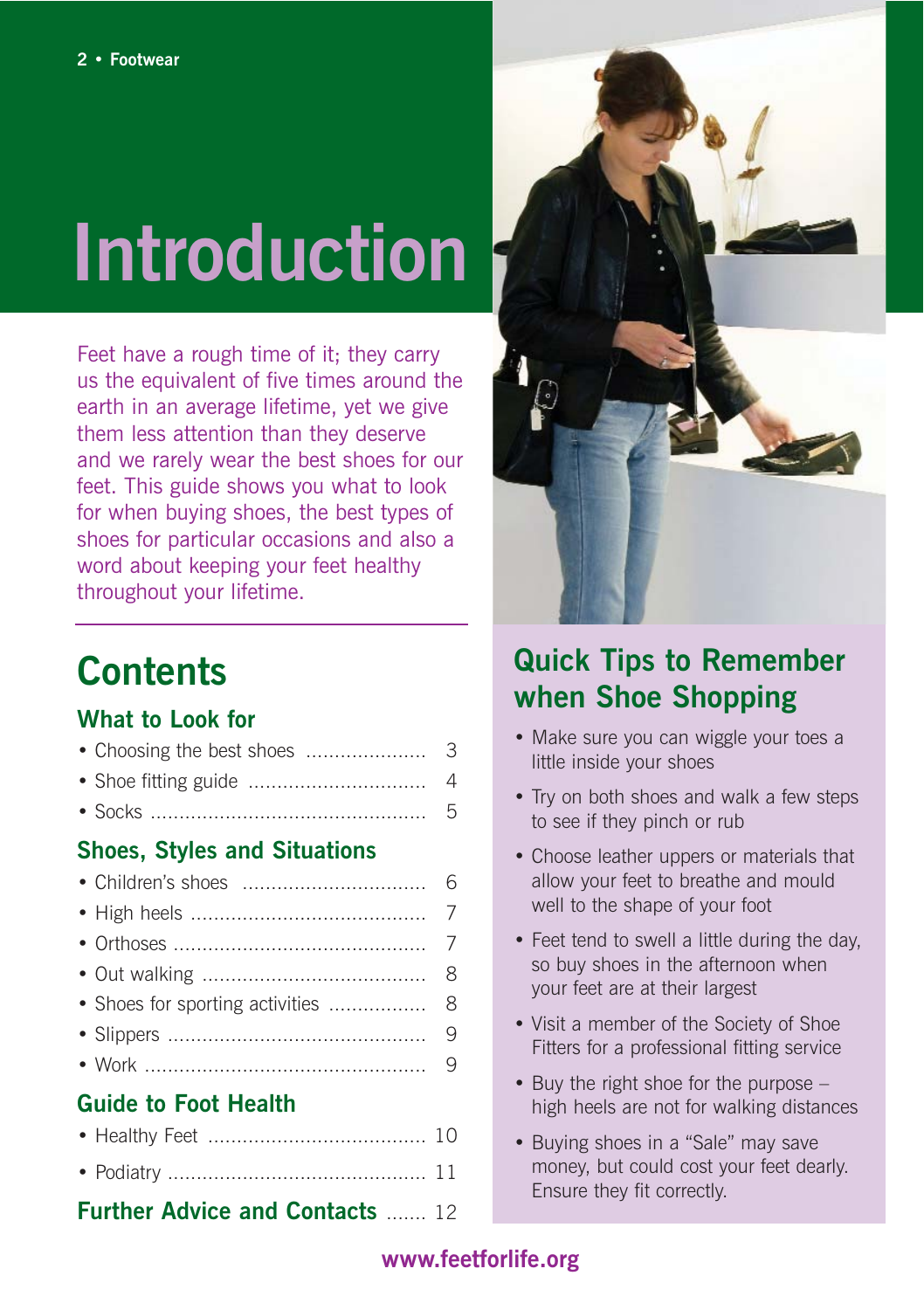## **Choosing the Best Shoes**

### **General Tips** Badly fitting shoes can be very damaging to feet. In fact, many adults' foot problems occur, or can be made worse, because they wear poorly fitting shoes. To help prevent damage to your feet, try to apply the following rules when you buy shoes.

#### **What Should you look for?**

**Heel** – this should have a broad base, and should be no greater than  $4cm (1<sup>1</sup>/2<sup>n</sup>)$ 

**Heel Counter** – this reinforces the heel cup and stabilises the foot upon ground contact

**Sole** – should provide cushioning and protection for comfortable walking, and enough grip to prevent slipping

**Upper** – ideally made from natural materials such as leather or breathable fabrics to keep feet comfortable

**Linings** – breathable materials such as leather or fabric keep the foot fresh; they need to be smooth and seam-free

**Fastenings** – laces or straps with buckles or touch fastenings help to hold the foot securely within the shoe

**Toe Box** – sufficient depth to prevent rubbing and allow toes to wiggle

**Insole** – preferably removable to allow easy insertion of padding or orthoses

For further advice on choosing shoes please see: www.feetforlife.org/foot\_health/footwear.html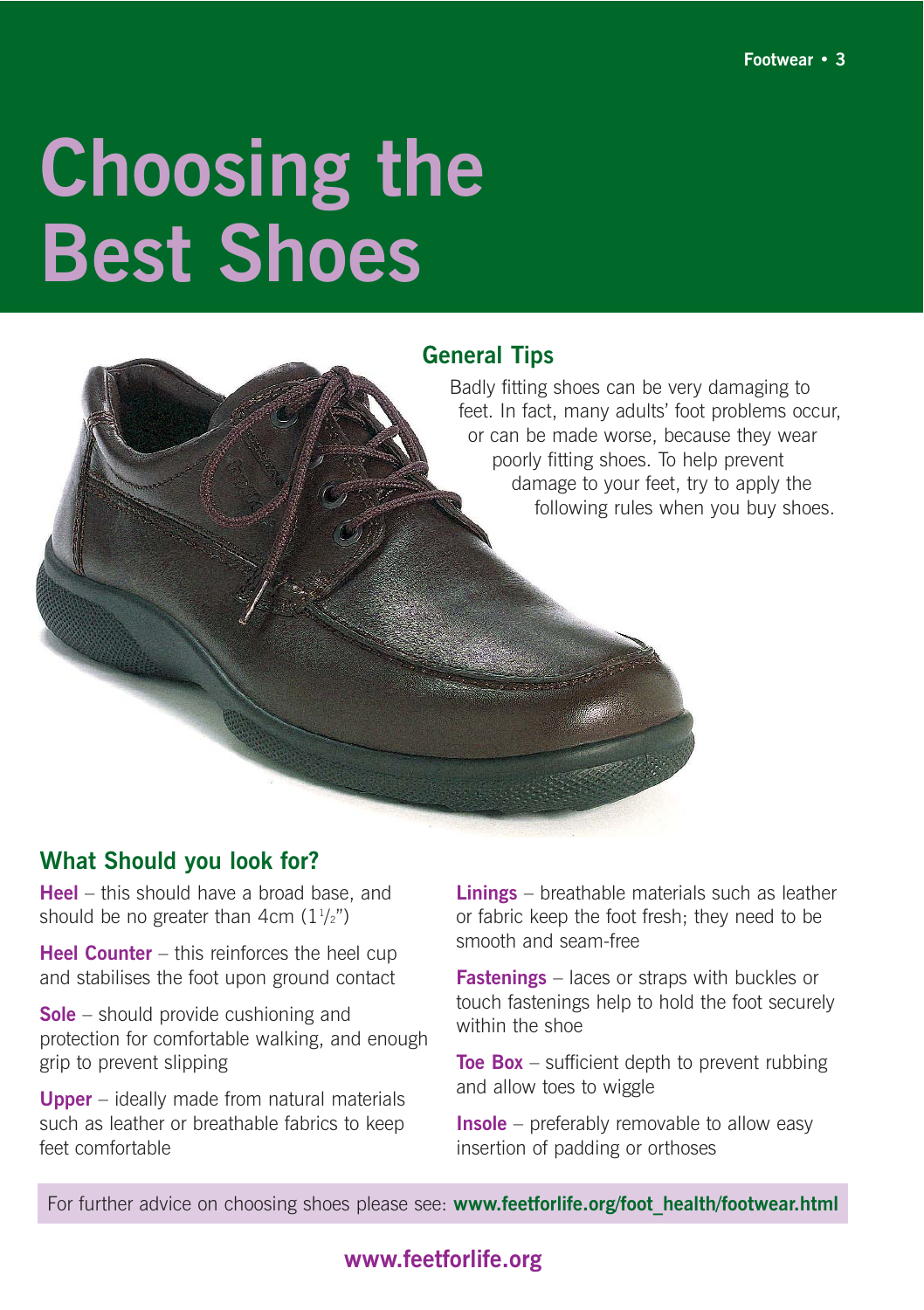## **Shoe Fitting Guide**

For comfort and foot health, it's essential that your shoes fit your feet correctly. Comfortable shoes will allow your feet to work normally, and will not restrict their movement in any way. Whilst the size of the shoe you buy is important, it's also a good idea to check the following shoe fitting points to make sure that the shoe will be comfortable when you go walking:



- Make sure there's  $\frac{1}{2}$  inch (1cm) of space between your longest toe and the end of the shoe – this can easily be checked by pressing the upper to locate the position of your toes.
- Check there's enough room for your toes to wiggle in the shoe.
- There should be enough width in the shoe to accommodate your whole foot – there should be no pressure on the joints on the sides of your foot.
- For comfort, shoes shouldn't slip at the back. If the shoe slips when you walk, push your heel to the back of the shoe, then try altering the laces or straps to improve the fit against your foot.



#### **What Size do I Need?**

Many people believe that their feet stay the same size throughout their lives. However, feet tend to increase in both length and width, so it's important to use the points above to check whether the fit is correct. Also, shoe sizing can vary tremendously between brands, so it's important to ensure shoes fit correctly, rather than relying on the size alone.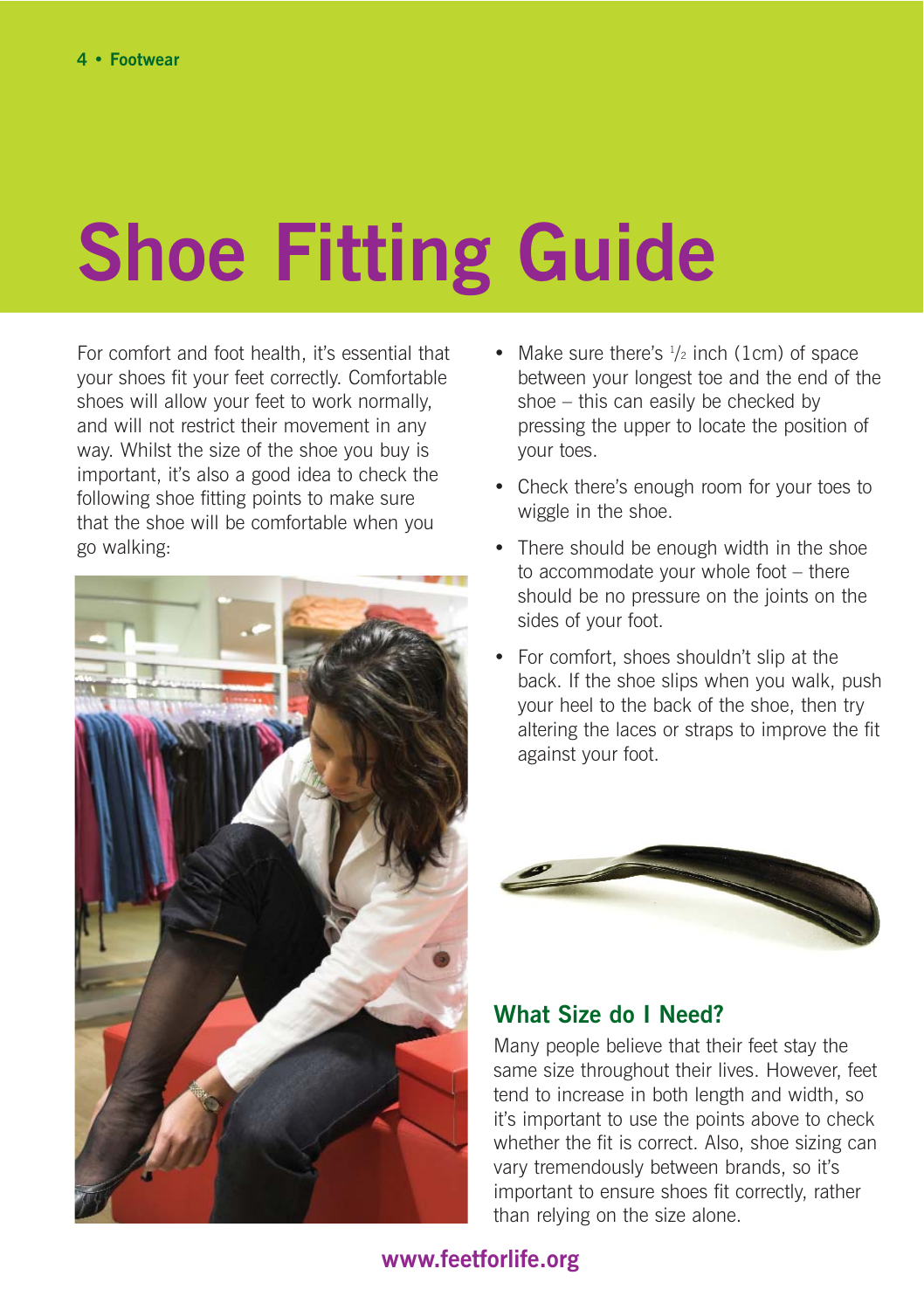### **Socks**

Good socks will not only help keep your feet comfortable within your shoes, but will also keep them dry by drawing moisture away from the feet. 100% cotton socks can hold moisture against the skin, causing painful blistering. Wool and silk are often found blended with the latest generation of synthetic materials. If you find wool too warm or irritating, you could try an acrylic blended sock. Socks made with new materials such as CoolMax or DriMax are designed to wick sweat away from the skin keeping it fresh and dry. If you have problems with circulation or swelling, try to avoid socks with tight elastic tops. There are wider soft-top socks available for such conditions.

Regularly check your sock drawer and discard outgrown or misshapen socks. Synthetic materials may shrink in a hot wash and the synthetic cottons become hard which can rub and cause abrasions. Always check toe seams for a knobbly casting off knot - particularly for children's socks. If you have diabetes, there are now socks manufactured from one piece of material without a toe seam. Please see the back page to send for or download the Society's "Footcare for People with Diabetes leaflet".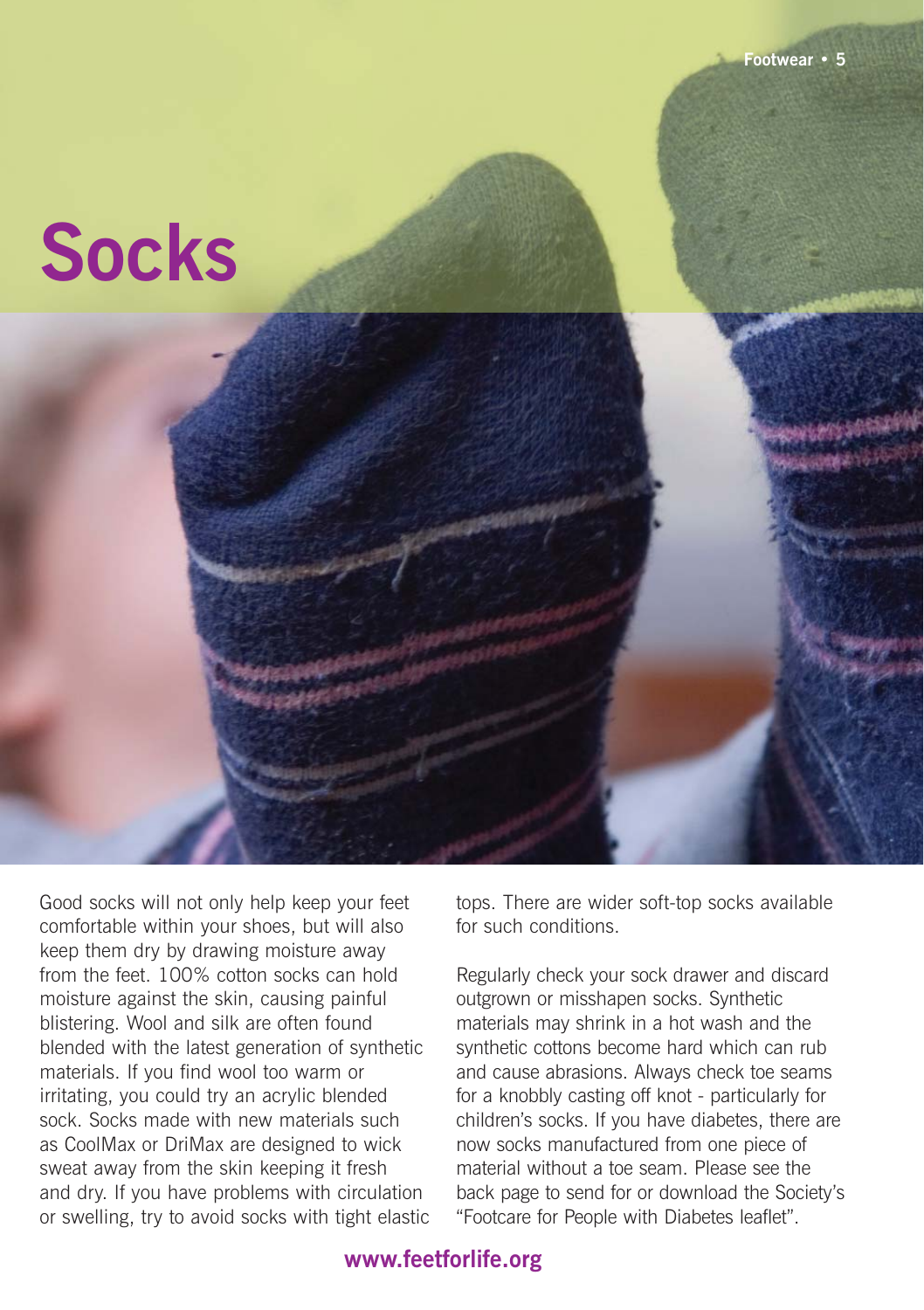## **Shoes, Styles and Situations**

#### **Children's Shoes**

Having your child's shoes correctly fitted can help prevent problems occurring to their feet in later life. It's important to examine your child's bare feet on a regular basis for any redness or areas of irritation. Also, your child may not know or be able to explain that their shoes are too tight. If there is a problem, please check the fit of the shoes. In some cases, the problem may not be associated with the shoes, in which case contact your local Chiropodist/ Podiatrist - please see page 11.

#### **How to Ensure Properly Fitting Shoes for Your Children**

Purchase shoes from a children's shoe shop where a trained shoe fitter will measure your child's feet free-of-charge. The shoe fitter will advise you if your child needs new shoes and how much time they may have left in their

existing shoes and also give advice about growth, development and general foot health.

- To find a trained shoe fitter in your area, contact the Society of Shoe Fitters on 01953 851171 or email info@shoefitters-uk.org
- Shoes should be fitted to leave about 18mm 2 /3 inch growing room between the end of the longest toe and the end of the shoe
- Shoes must fit firmly at the heel, and should have a fastening to hold the foot securely
- Please see our general tips on buving shoes on page 3

The Society's leaflet "Children's Feet" contains lots of useful information about keeping your child's feet healthy (Please see the back page of this brochure).



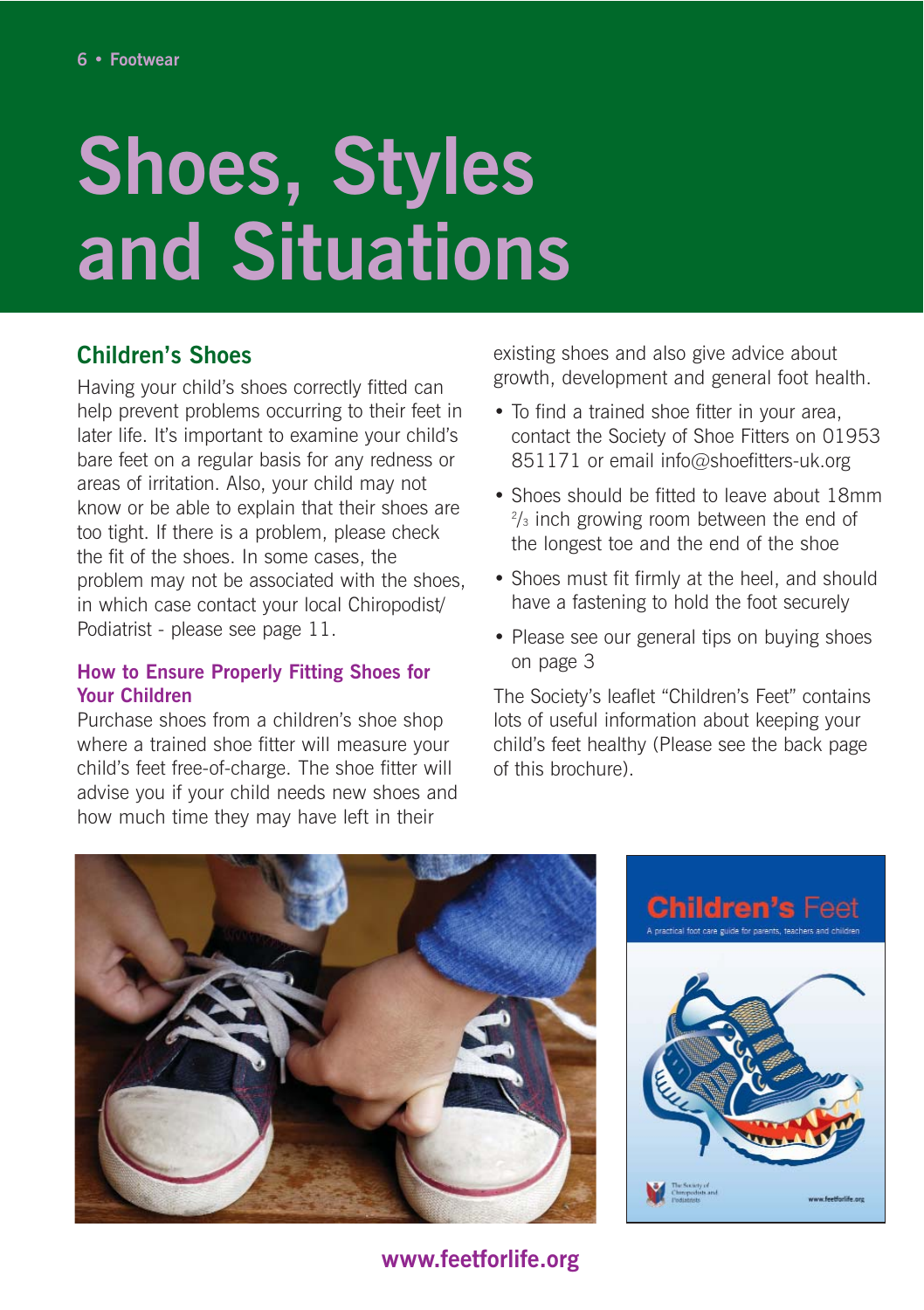#### **High Heels**

Ask any woman…high heels are an essential part of the wardrobe – they make your legs look longer and your bottom smaller. But they can cause problems ranging from blisters, corns and calluses to serious foot, knee and back pain. Fear not, following the four "Gs" will help you to enjoy wearing high heels without damaging your feet. Enjoy your high heels, but only wear them for short periods of time, and only occasionally.

**Glamour** – Let high heels give you that extra "sparkle" and save wearing them only for glamorous, special occasions. Limit wearing them to around three to eight hours.

**Glide** – Don't look like you're rushing to catch a bus – slow down and take smaller steps. Put your heel down first and glide! Not only will this minimise damage to your feet, it will give you that sexy high-heel wiggle!

**Guide** – According to leading podiatrists, 90% of patients wear shoes that are too small, so make sure you check our shoe-fitting guide on page 4.

**Give** – Give your feet some extra-special attention after wearing high heels – enjoy a relaxing foot bath and a moisturising massage when you get home.

#### **Orthoses**

Many people now wear corrective insoles or orthoses within their shoes. These may be simple pads or insoles that protect a tender joint or a sophisticated orthosis that corrects the way the foot functions.

In order for this treatment to succeed, the correct types of shoes must be worn. It is important to discuss shoes if you are thinking about using orthoses, as not every type of shoe is suitable. Podiatrists recommend that shoes should have:

- Depth at the toe and the heel
- Adjustable fastening
- No more than  $4cm$  ( $1\frac{1}{2}$ ") heel height
- Removable insole to allow easy accommodation of the orthoses

Slip-on shoes or fashion shoes are generally less suitable to use with orthoses. As these shoes tend to have a shallow fitting, there may be problems fitting the device and the foot into the shoe at the same time. For advice on orthoses please contact your local Chiropodist/ Podiatrist - please see page 11.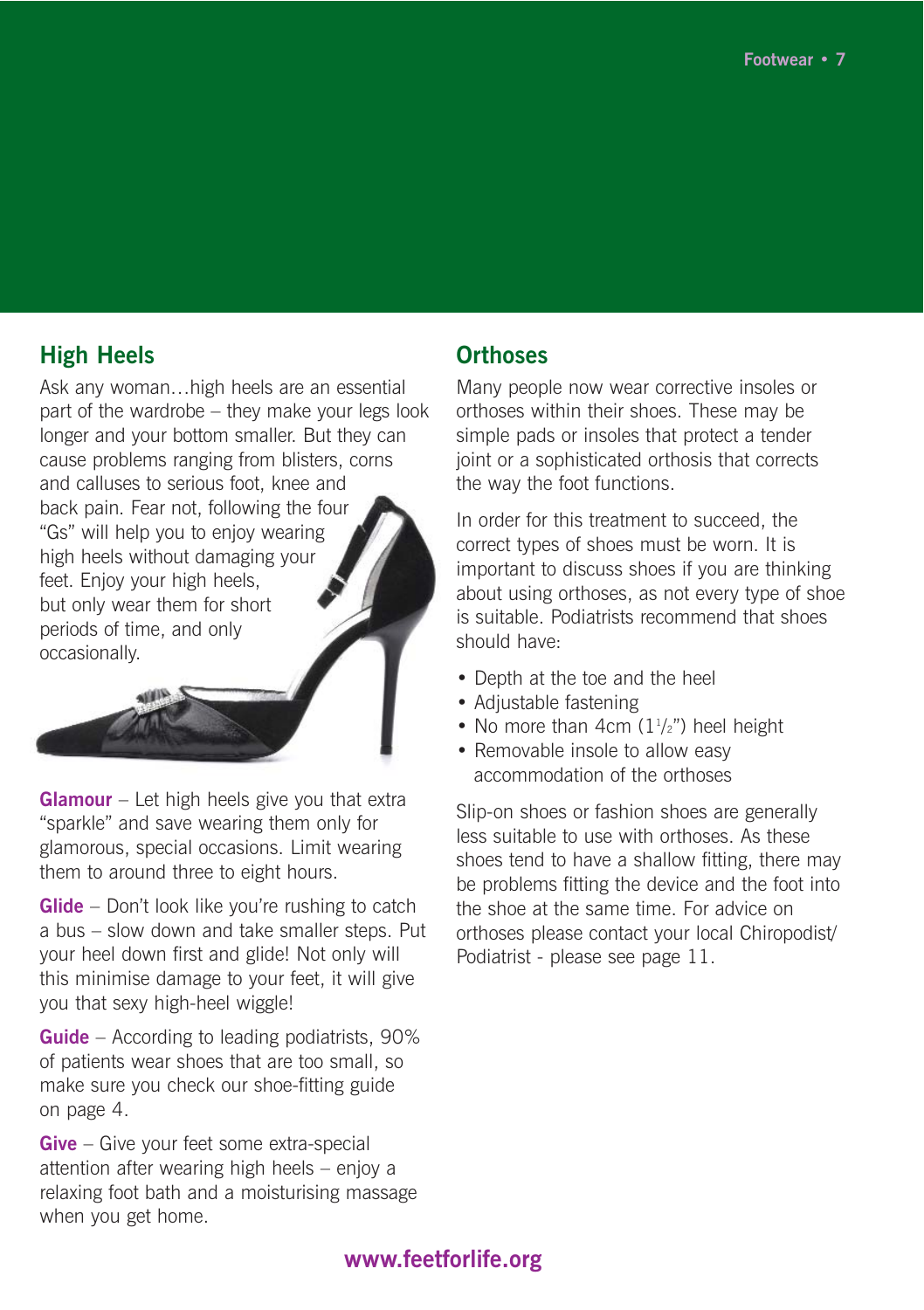### **Shoes, Styles and Situations continued**

#### **Out Walking**

Feet are adaptable and can withstand a lot of pressure before they rebel. If you walk a lot, it's important to choose footwear that won't damage your feet. They should have lace-up fastenings to keep the feet firmly in place (the "seat belt" effect), which will help to prevent blisters and keep the toes from slipping forwards. This is especially important when you are walking downhill.

Leather uppers mould well to the shape of your foot, are hard wearing and allow your feet to "breathe" without becoming too sweaty. The lining of the shoe should be smooth, with no round and obtrusive stitching inside. The sole should be tough and long lasting to offer both protection and grip. More advice on walking can be found at www.feetforlife.org





#### **Shoes for Sporting Activities**

Getting the right shoe really cuts down on the likelihood of suffering a sports related injury. Make sure that you buy a shoe that is designed for the activity you are doing:

**Running shoes** – are designed for just that – running! They are very flexible, which enables the foot to bend and flex through each step. It's best not to use these for sports such as tennis, basketball or aerobics, which involve sideways stepping; instead use one of the following.

**Cross trainers** – are much stiffer and provide greater support for the foot when side-to-side movements are made, allowing them to be used across a range of activities.

**Sports shoes** – designed for tennis, basketball, etc. and give a combination of flexibility and sideways support.

**Fitness shoes** – are designed for aerobics, etc. They combine flexibility with support and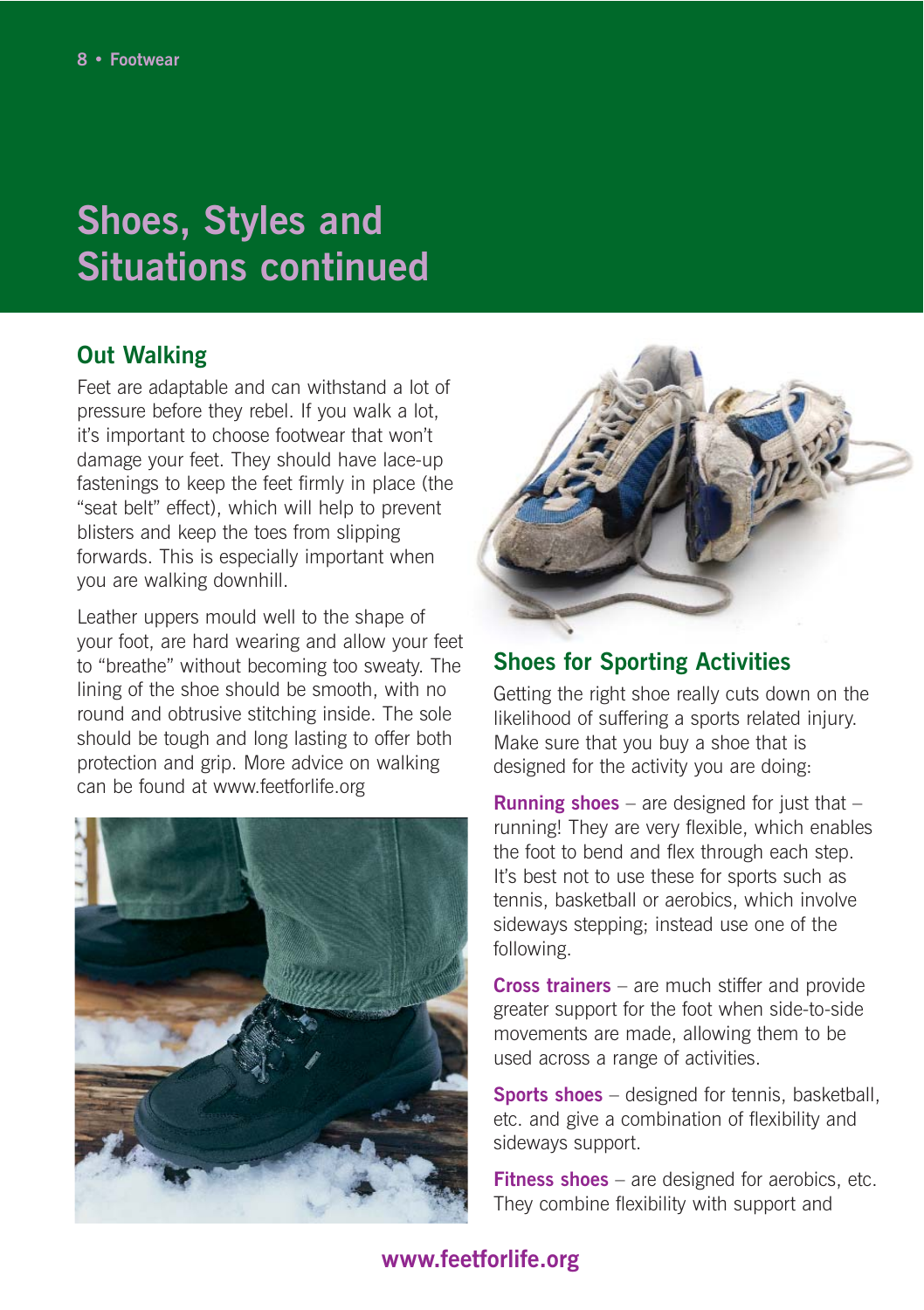incorporate cushioning to lessen the effect of shock generated during high-impact work.



**Send for a Copy of the "Sporty Feet" Leaflet**  Packed with lots of information about keeping your active feet healthy, you can obtain a copy in PDF form from www.feetforlife.org or call the Society on 0845 450 3720.

#### **Slippers**

Many people wear slippers at home because they are easy to put on, and are soft and comfortable. However, well-worn slippers may not give much support to the foot, and the soles may have little cushioning. They may also lead to trips and falls around the house. When buying slippers, look for ones that have a cushioned sole, and ideally a fastening to hold them securely on the foot. Alternatively, try wearing a comfortable, wellfitting shoe reserved for indoor use instead.



#### **Work**

In a normal working day, the working foot can easily travel several miles, and just standing still can also put a lot of strain on your feet. If you are on your feet a lot, you should wear well-fitting, comfortable shoes with cushioning and flexible soles.



If you work in heavy industry, wear safety shoes that bear the British Standard "kite mark". If you work in wet conditions, you must wear waterproof footwear and socks which are thick enough to keep your feet warm, but not too tight that they affect your circulation.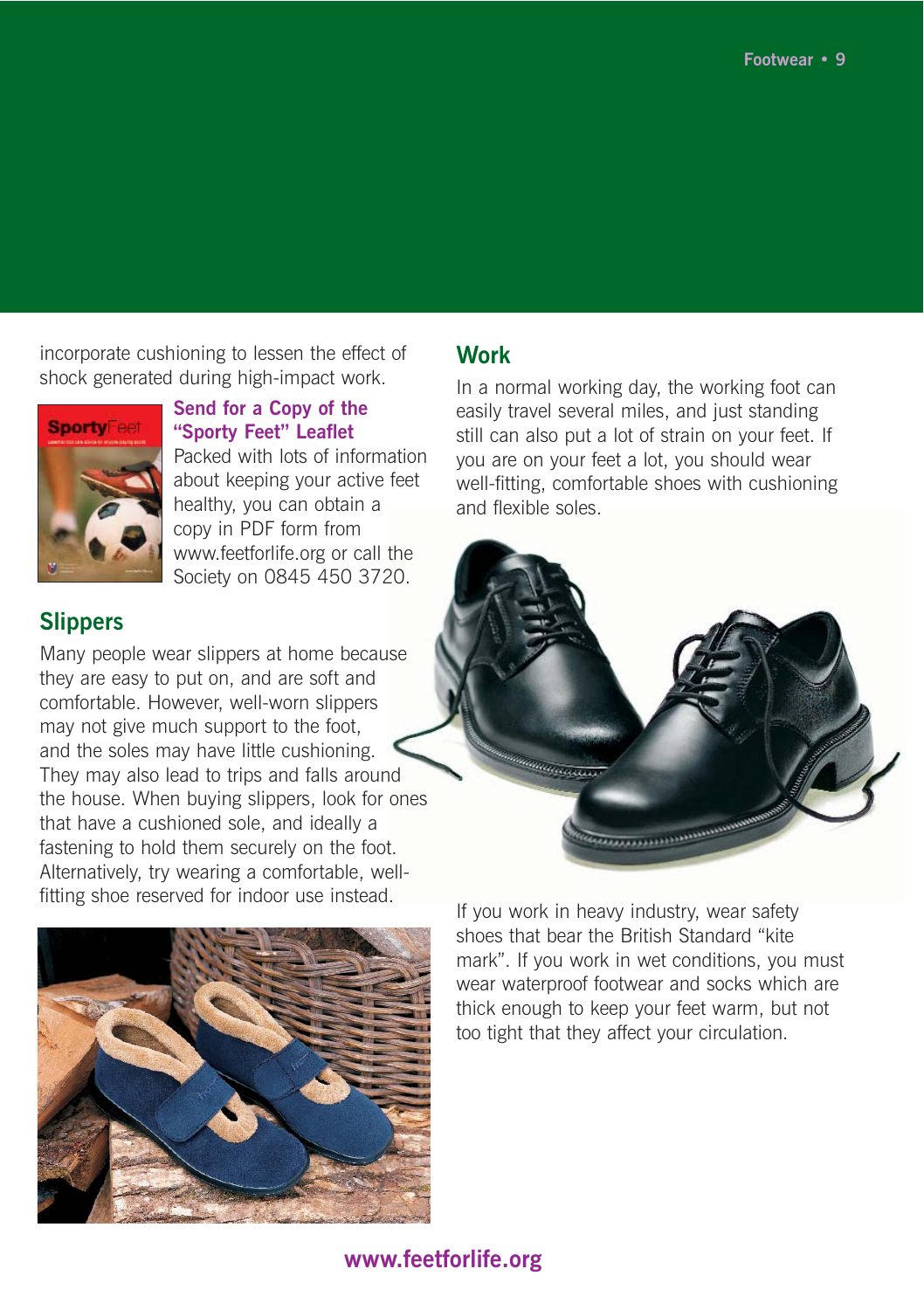## **Foot Health**

Proper foot care is essential to healthy, painless feet, and should be as much a part of your daily routine as brushing your teeth.

#### **Follow these Tips for Good Foot Health**

- Wash your feet every day in warm, soapy water and dry thoroughly
- If your skin is dry, apply moisturising cream
- Trim your toenails regularly; try to cut straight across and not too short
- Keep your feet warm, and exercise to improve circulation
- Visit a Chiropodist/Podiatrist for advice you can take your shoes with you for specific advice on footwear

#### **Blisters**

Blisters are painful, fluid-filled lesions, often caused by friction and pressure. The following can cause them:

- Ill-fitting shoes
- Stiff shoes
- Wrinkled socks against the skin
- Excessive moisture
- Foot deformities

#### **How to Prevent Blisters**

- Keep your feet dry
- Always wear socks as a cushion between your feet and shoes
- Wear properly fitting shoes

If a blister does occur, do not pop it. Cut a hole in a piece of foam or felt, forming a 'doughnut' over the blister; tape the foam or felt in place or cover with a soft gel-type dressing. Treat an open blister with mild soap and water; cover it



with an anti-septic ointment and protective soft gel dressing to prevent infection and speed up the healing process.

#### **Exercises to Keep Your Feet in Peak Condition**

- Circle your feet ten times in each direction, keeping your legs as still as possible
- Consciously straighten your toes then wiggle them around
- Raise, point and curl your toes for five seconds each, repeated ten times – this is particularly good for toe cramps or hammer toes.



#### **If your feet hurt, something is wrong!**

You can prevent foot problems before they occur by visiting a Chiropodist/Podiatrist near you for advice on how to keep your feet healthy.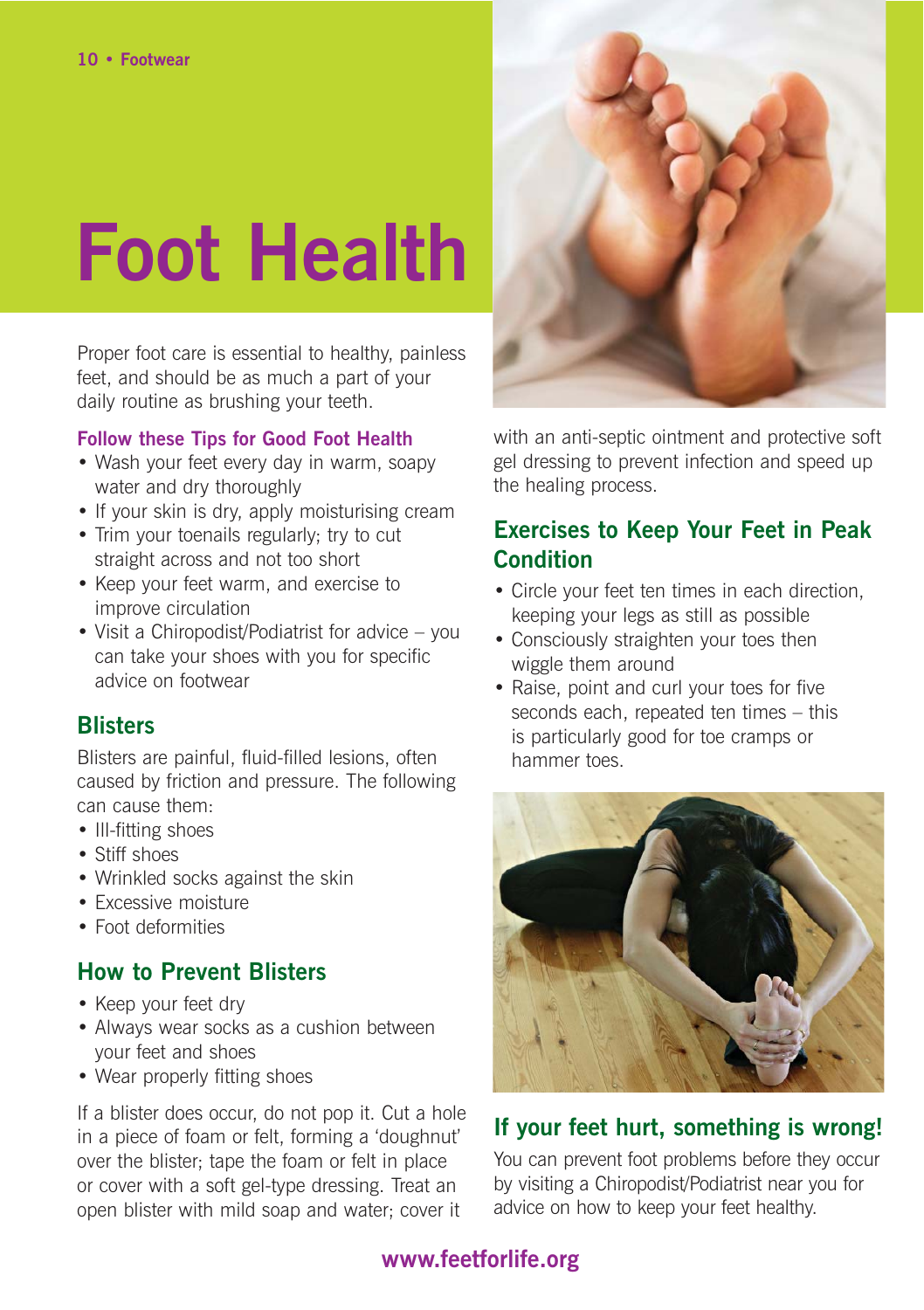## **Podiatry**

#### **What does a Podiatrist do?**

The role of the Podiatrist (also known as a Chiropodist) is to prevent or correct deformity and maintain normal mobility and function. Podiatrists provide the basis for the ideal walking style and posture, and identify any medical or surgical condition that may require further referral and management. They also relieve pain, treat infections and skin, nail, soft tissue and connective tissue problems. This is done in conjunction with other members of the health care team. Podiatrists will also give expert advice on footwear, so it is a good idea to take a pair of shoes with you when you next see your Podiatrist.

#### **How to Contact a Podiatrist**

To find a local podiatrist, you can either approach your GP practice for information on an NHS referral or if you decide to seek a private Podiatrist you could use the following link on the Society's web page http://www.feetforlife.org/cgi-site/chiropodist.cgi

Podiatrists and Chiropodists have to be registered with the Health Professionals Council, and so if you are seeing someone privately you can be confident in that practitioner's proficiency if they call themselves a Podiatrist or Chiropodist. To use these titles when not on the register is an offence.

#### **Become a Podiatrist**

Working as a Podiatrist can be exciting and rewarding. It involves working in a variety of environments with a number of other health



care professionals and many different groups of patients who have a wide range of podiatric problems. The scope of practice of a Podiatrist is often much wider than many people realise. The work falls in to four key categories:

- General Clinics
- Biomechanics
- High Risk Patient Management
- Foot Surgery

Please visit www.feetforlife.org and click on the careers topic for full details of this rewarding career.

#### **Contributor Information**

**Martin Nunn** is the Podiatry Service Manager for Hotter Comfort Concept. A registered Podiatrist, Martin works with health professionals and members of the public to promote the role of correctly fitting shoes in foot health. He is the co-author of the SCP's Continuing Professional Development course in Footwear.

Contact details: Martin Nunn MSc BSc, Hotter Comfort Concept, 2 Peel Road, West Pimbo, Skelmersdale, WN8 9PT. Tel: 01695 712720, Email: podiatry@hotter.com

**Laura West** is Secretary of The Society of Shoe Fitters. Contact details: Laura West, Secretary, The Society of Shoe Fitters, The Anchorage, 28 Admirals Walk, Hingham, Norfolk NR9 4JL. Tel: 01953-851171 Email: secretary@shoefitters-uk.org or info@shoefitters-uk.org

**The Society of Chiropodists and Podiatrists**, 1 Fellmongers Path, Tower Bridge Road, London, SE1 3LY. Tel: 0845 450 3720 Fax: 0845 450 3721, Email: enq@scpod.org